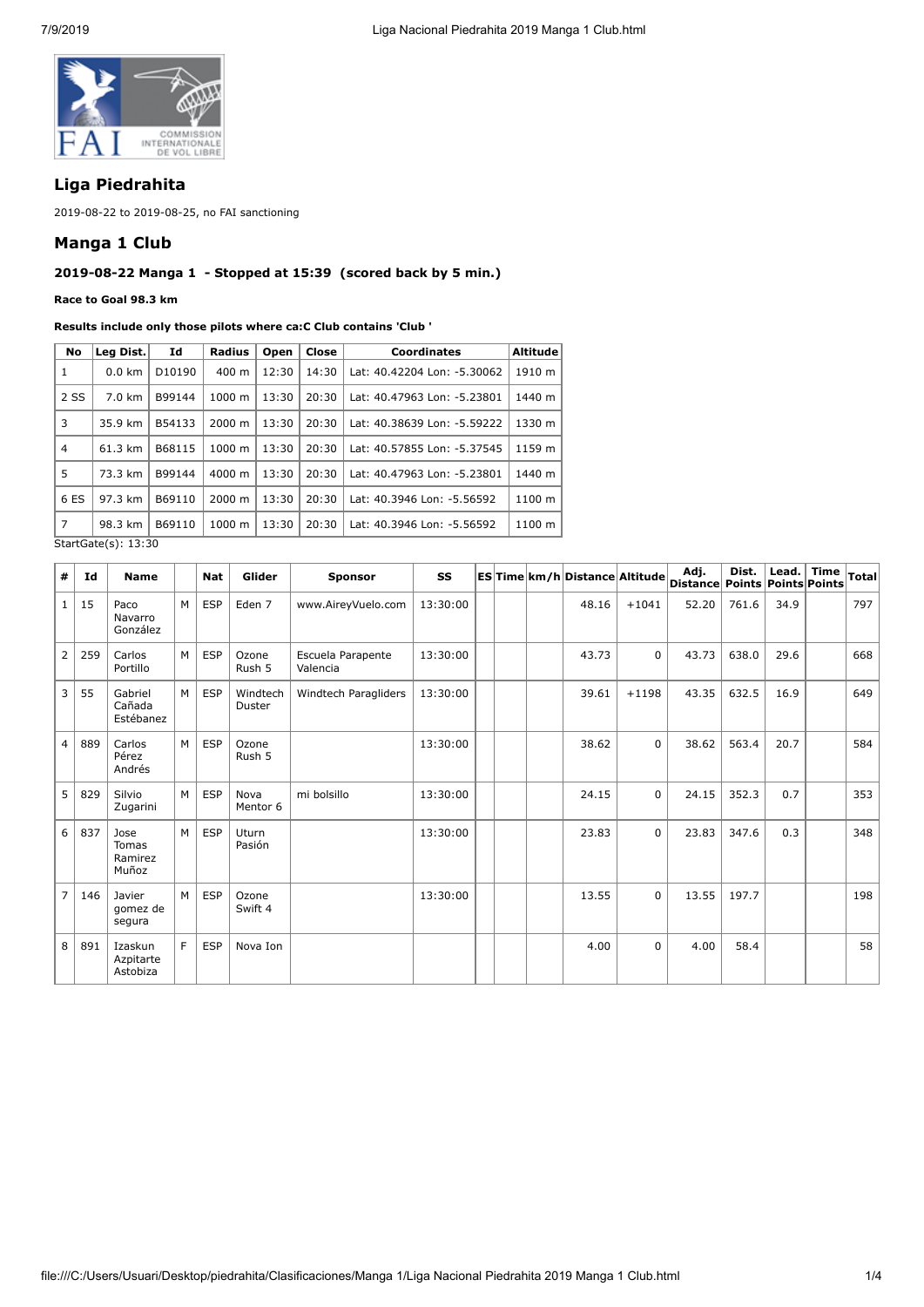#### **Pilots absent from task (ABS)**

| Ιd   | Name                      |
|------|---------------------------|
| 165. | Ramon Jose LOPEZ SOTO     |
| 887  | David Zapata              |
| 890  | Fernando MORENO MORCILLO  |
| 895  | Albero Martín Reina       |
| 896  | Aitor Juan Martín Mostaza |

## **Pilots not yet processed (NYP)**

**Id Name**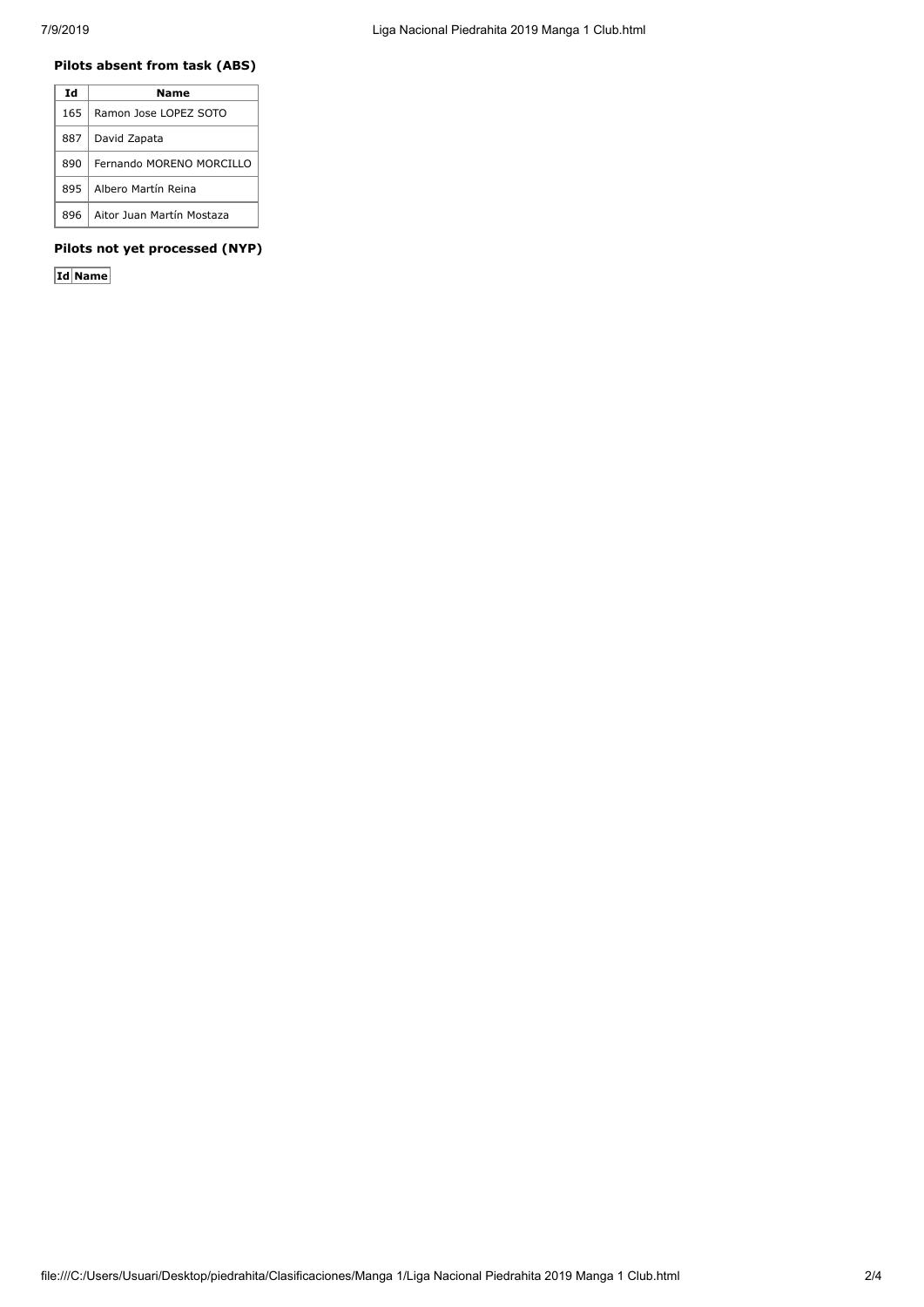#### **Task statistics**

| param                           | value                     |
|---------------------------------|---------------------------|
| ss_distance                     | 90.385                    |
| task_distance                   | 98.339                    |
| launch_to_ess_distance          | 97.339                    |
| no_of_pilots_present            | 83                        |
| no_of_pilots_flying             | 83                        |
| no_of_pilots_lo                 | 83                        |
| no_of_pilots_reaching_nom_dist  | 64                        |
| no_of_pilots_reaching_es        | 0                         |
| no_of_pilots_reaching_goal      | 0                         |
| sum_flown_distance              | 3262.359                  |
| best_dist                       | 61.691                    |
| best_time                       | 0                         |
| worst_time                      | 0                         |
| no_of_pilots_in_competition     | 91                        |
| no_of_pilots_landed_before_stop | 35                        |
| sum_dist_over_min               | 3086.526                  |
| sum_real_dist_over_min          | 2934.113                  |
| sum_flown_distances             | 3262.359                  |
| best_real_dist                  | 61.04                     |
| last_start_time                 | 2019-08-22T13:30:00+02:00 |
| max_time_to_get_time_points     | 0                         |
| no_of_pilots_with_time_points   | 0                         |
| goalratio                       | 0                         |
| arrival_weight                  | 0                         |
| departure_weight                | 0                         |
| leading_weight                  | 0.0175                    |
| time_weight                     | 0.0825                    |
| distance_weight                 | 0.9                       |
| smallest_leading_coefficient    | 1.88571485705932          |
| available_points_distance       | 900                       |
| available_points_time           | 32.5                      |
| available_points_departure      | 0                         |
| available_points_leading        | 67.5                      |
| available_points_arrival        | 0                         |
| time_validity                   | 1                         |
| launch_validity                 | 1                         |
| distance_validity               | 1                         |
| stop_validity                   | 1                         |
| day_quality                     | 1                         |
| ftv_day_validity                | 1                         |
| time_points_stop_correction     | 0                         |
|                                 |                           |

## **Scoring formula settings**

| param    | value          |
|----------|----------------|
|          | <b>PWC2017</b> |
| min_dist |                |